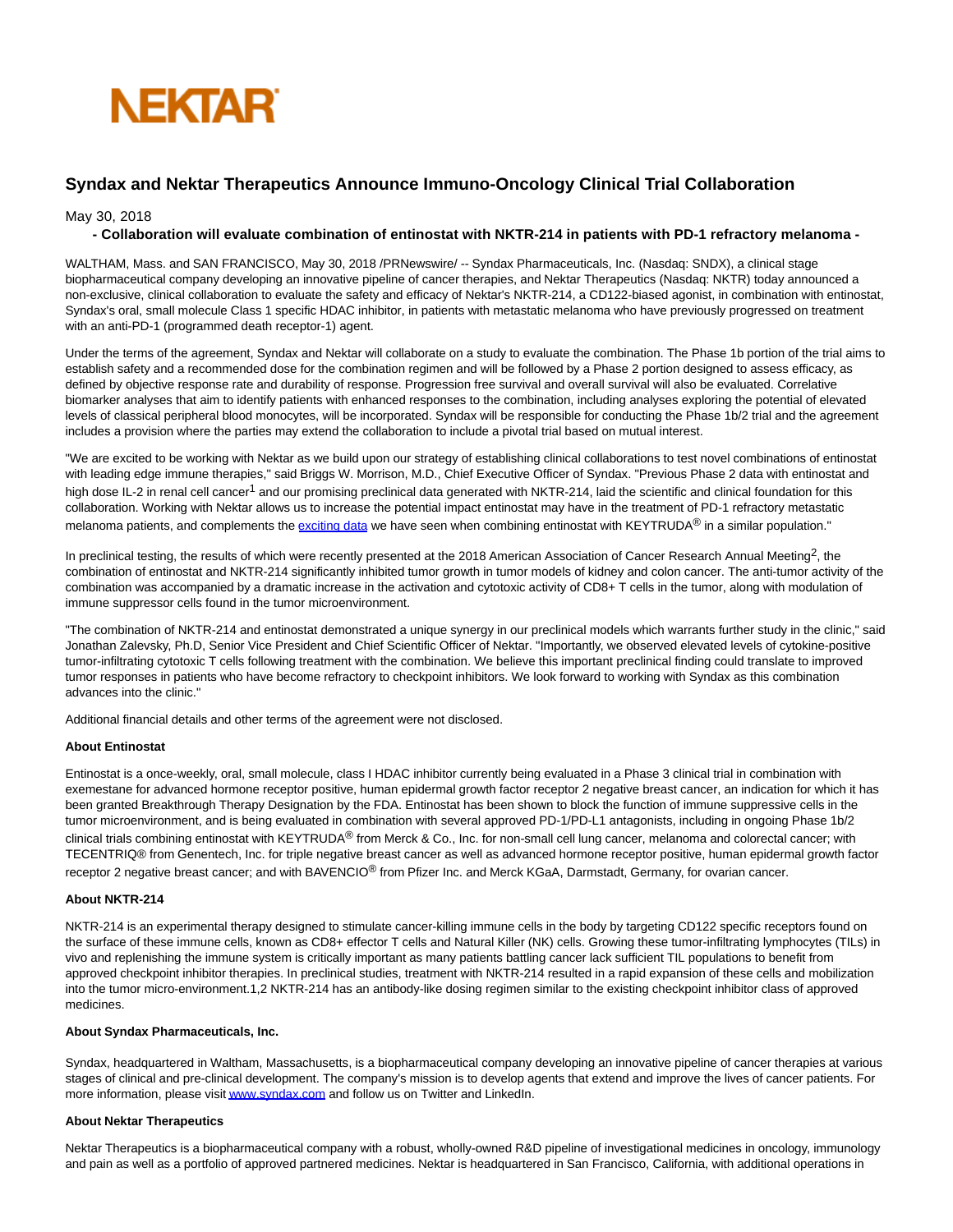Huntsville, Alabama and Hyderabad, India. Further information about the company and its drug development programs and capabilities may be found online a[t http://www.nektar.com.](http://www.nektar.com/)

# **Citations**

#### ¹ [Pili R., et al. \(2017\) Clin. Cancer Res., 23\(23\) 7199-7208.](http://clincancerres.aacrjournals.org/content/early/2017/09/22/1078-0432.CCR-17-1178)

# <sup>2</sup>[Wang L., et al. \(2018, April\). AACR, Chicago, IL.](http://www.syndax.com/wp-content/uploads/2018/04/AACR-2018_Entinostat-and-NKTR-214-in-Renal-and-Colon-Cancer-Tumor-Models-1.pdf)

#### **Syndax's Cautionary Note on Forward-Looking Statements**

This press release contains forward-looking statements within the meaning of the Private Securities Litigation Reform Act of 1995. Words such as "may," "will," "expect," "plan," "anticipate," "estimate," "intend," "believe" and similar expressions (as well as other words or expressions referencing future events, conditions or circumstances) are intended to identify forward-looking statements. These forward-looking statements are based on Syndax's expectations and assumptions as of the date of this press release. Each of these forward-looking statements involves risks and uncertainties. Actual results may differ materially from these forward-looking statements. Forward-looking statements contained in this press release include, but are not limited to, statements about the progress, timing, clinical development and scope of clinical trials and the reporting of clinical data for Syndax's product candidates, and the potential use of our product candidates to treat various cancer indications. Many factors may cause differences between current expectations and actual results including unexpected safety or efficacy data observed during preclinical or clinical studies, clinical trial site activation or enrollment rates that are lower than expected, changes in expected or existing competition, changes in the regulatory environment, failure of Syndax's collaborators to support or advance collaborations or product candidates and unexpected litigation or other disputes. Other factors that may cause Syndax's actual results to differ from those expressed or implied in the forward-looking statements in this press release are discussed in Syndax's filings with the U.S. Securities and Exchange Commission, including the "Risk Factors" sections contained therein. Except as required by law, Syndax assumes no obligation to update any forward-looking statements contained herein to reflect any change in expectations, even as new information becomes available.

# **Nektar's Cautionary Note Regarding Forward-Looking Statements**

This press release contains forward-looking statements which can be identified by words such as: "will," "believe," "aim," "expect," "designed" and similar references to future periods. Examples of forward-looking statements include, among others, statements we make regarding the therapeutic potential NKTR-214 in combination with entinostat, the enrollment of future clinical trials, and outcomes from clinical and preclinical studies of our new drug candidates. Forward-looking statements are neither historical facts nor assurances of future performance. Instead, they are based only on our current beliefs, expectations and assumptions regarding the future of our business, future plans and strategies, anticipated events and trends, and other future conditions. Because forward-looking statements relate to the future, they are subject to inherent uncertainties, risks and changes in circumstances that are difficult to predict and many of which are outside of our control. Our actual results may differ materially from those indicated in the forward-looking statements. Therefore, you should not rely on any of these forward-looking statements. Important factors that could cause our actual results to differ materially from those indicated in the forward-looking statements include, among others: (i) our statements regarding the therapeutic potential of NKTR-214 are based on pre-clinical and clinical findings and observations; (ii) NKTR-214 is in early-stage clinical development and there are substantial risks that can unexpectedly occur for numerous reasons including negative safety and efficacy findings in the ongoing clinical studies notwithstanding positive findings obtained in prior studies; (iii) our statements regarding the therapeutic potential of NKTR-214 are based on preclinical findings and early observations in clinical studies; (iv) scientific discovery of new medical breakthroughs is an inherently uncertain process and the future success of potential new drug candidates (such as NKTR-214) alone or in combination with entinostat is therefore very uncertain and unpredictable; (v) the timing of the commencement or end of clinical trials and the availability of clinical data may be delayed or unsuccessful due to regulatory issues, slower than anticipated patient enrollment, manufacturing challenges, changing standards of care, evolving regulatory requirements, clinical trial design, clinical outcomes, competitive factors, or delay or failure in ultimately obtaining regulatory approval in one or more important markets; (vi) patents may not issue from our patent applications for our drug candidates, patents that have issued may not be enforceable, or additional intellectual property licenses from third parties may be required; and (vii) certain other important risks and uncertainties set forth in Nektar's Quarterly Report on Form 10-Q filed with the Securities and Exchange Commission on May 10, 2018. Any forward-looking statement made by us in this press release is based only on information currently available to us and speaks only as of the date on which it is made. We undertake no obligation to update any forward-looking statement, whether written or oral, that may be made from time to time, whether as a result of new information, future developments or otherwise.

#### **Syndax Contacts**

Investor Contact Melissa Forst Argot Partners [melissa@argotpartners.com](mailto:melissa@argotpartners.com) Tel 212.600.1902

Media Contact David Rosen Argot Partners [david.rosen@argotpartners.com](mailto:david.rosen@argotpartners.com) Tel 212.600.1902

### **Nektar Contacts**

For Investors:

Jennifer Ruddock of Nektar Therapeutics 415-482-5585

Jodi Sievers of Nektar Therapeutics 415-482-5593